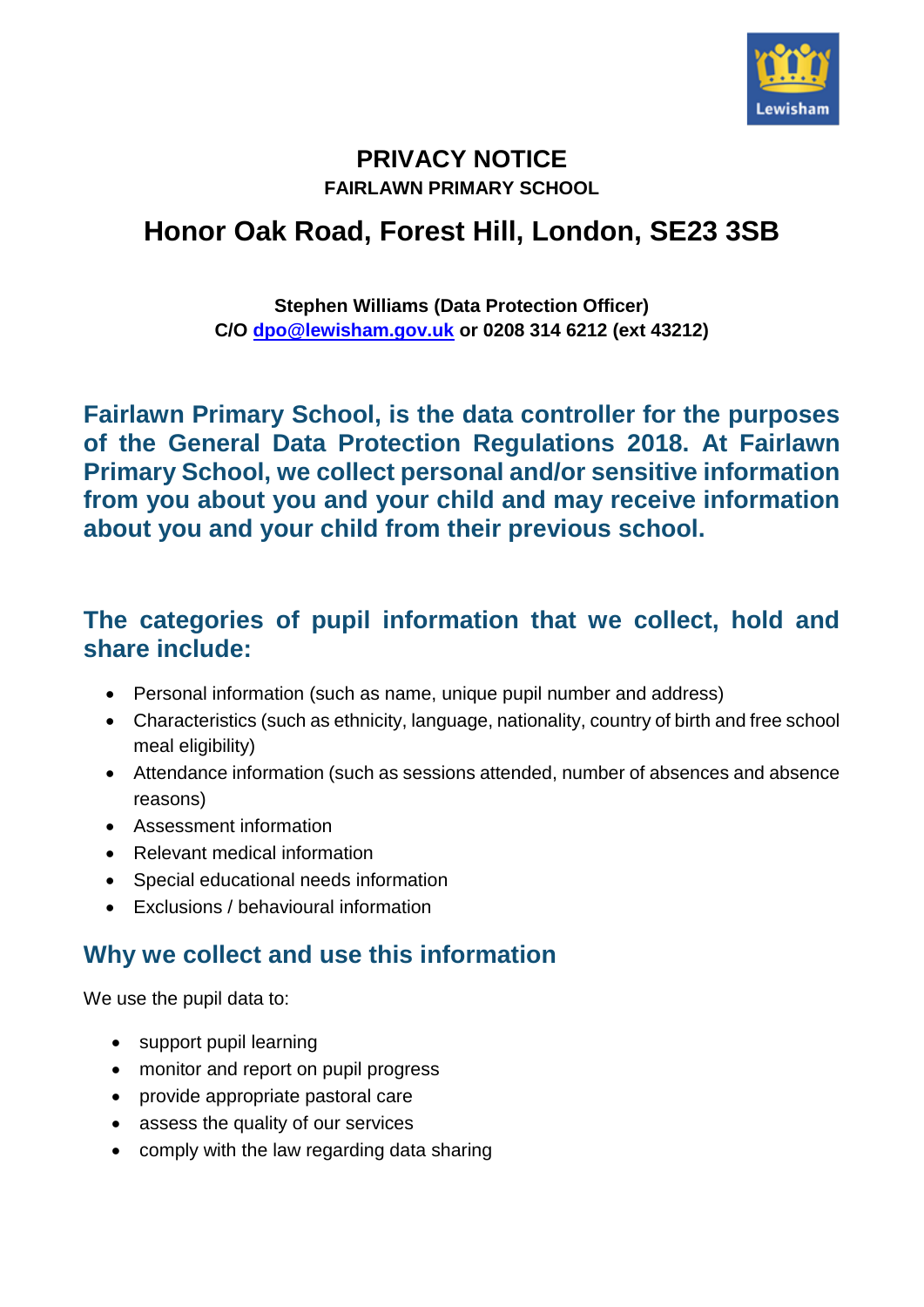## **The lawful basis on which we use this information**

We collect and use pupil information under Article 6, (1) e) of the GDPR, where processing is necessary for the performance of a task carried out in the public interest or in the exercise of official authority vested in the controller and Article 9 (2) b) of the GDPR where special categories of data can be processed for the purposes of carrying out the obligations and exercising specific rights of the data controller.

## **Collecting pupil information**

Whilst the majority of pupil information you provide to us is mandatory, some of it is provided to us on a voluntary basis. In order to comply with the General Data Protection Regulation, we will inform you whether you are required to provide certain pupil information to us, or if you have a choice in this.

## **Storing pupil data**

We hold pupil data for **as longs as the child attends the school. In some cases it may be retained for longer where legally required (e.g. pupil accident and SEN records held until the child turns 21 and 25 respectively).**

## **Who we share pupil information with**

We routinely share pupil information with:

- schools that the pupils attend after leaving us
- our local authority, London Borough of Lewisham
- the Department for Education (DfE)
- academy chains
- federations or Multi Academy Trusts (MATs)
- school nurse, NHS
- the Governing Body

## **Why we share pupil information**

We do not share information about our pupils with anyone without consent, unless the law and our policies allow us to do so.

We share pupils' data with the Department for Education (DfE) on a statutory basis. This data sharing underpins school funding and educational attainment policy and monitoring.

As a maintained school**,** we are required to share information about our pupils with our local authority (LA) and the Department for Education (DfE) under section 3 of The Education (Information About Individual Pupils) (England) Regulations 2013.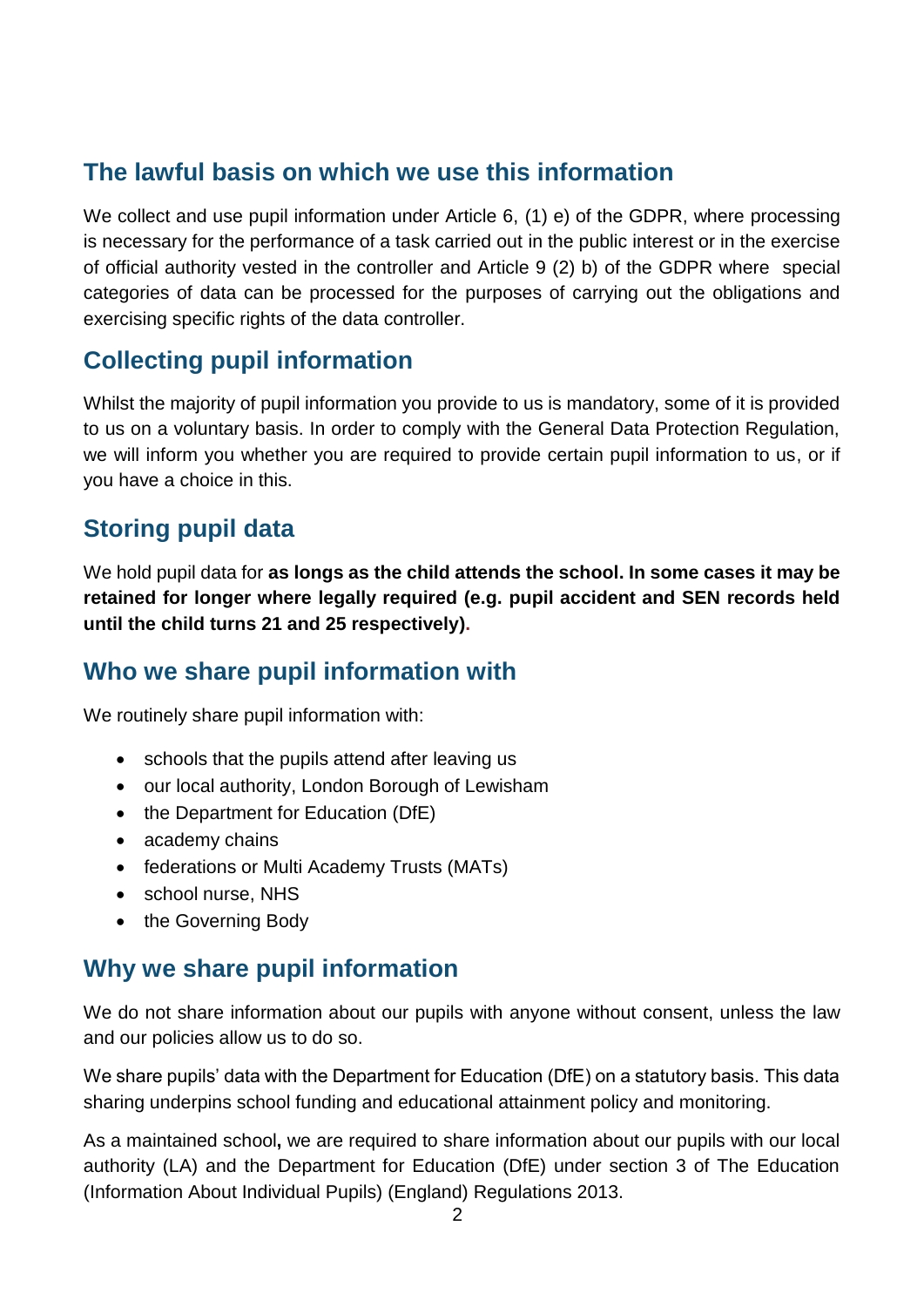#### **Data collection requirements:**

To find out more about the data collection requirements placed on us by the Department for Education (for example; via the school census), go to [https://www.gov.uk/education/data](https://www.gov.uk/education/data-collection-and-censuses-for-schools)[collection-and-censuses-for-schools.](https://www.gov.uk/education/data-collection-and-censuses-for-schools)

#### **The National Pupil Database (NPD)**

The NPD is owned and managed by the Department for Education and contains information about pupils in schools in England. It provides invaluable evidence on educational performance to inform independent research, as well as studies commissioned by the Department. It is held in electronic format for statistical purposes. This information is securely collected from a range of sources including schools, local authorities and awarding bodies.

We are required by law to provide information about our pupils to the DfE as part of statutory data collections, such as the school census and early years' census. Some of this information is then stored in the NPD. The law that allows this is the Education (Information About Individual Pupils) (England) Regulations 2013.

To find out more about the NPD, go to [https://www.gov.uk/government/publications/national](https://www.gov.uk/government/publications/national-pupil-database-user-guide-and-supporting-information)[pupil-database-user-guide-and-supporting-information.](https://www.gov.uk/government/publications/national-pupil-database-user-guide-and-supporting-information)

The department may share information about our pupils from the NPD with third parties who promote the education or well-being of children in England by:

- conducting research or analysis
- producing statistics
- providing information, advice or guidance

The Department has robust processes in place to ensure the confidentiality of our data is maintained and there are stringent controls in place regarding access and use of the data. Decisions on whether DfE releases data to third parties are subject to a strict approval process and based on a detailed assessment of:

- who is requesting the data
- the purpose for which it is required
- the level and sensitivity of data requested
- the arrangements in place to store and handle the data

To be granted access to pupil information, organisations must comply with strict terms and conditions covering the confidentiality and handling of the data, security arrangements and retention and use of the data.

For more information about the department's data sharing process, please visit: <https://www.gov.uk/data-protection-how-we-collect-and-share-research-data>